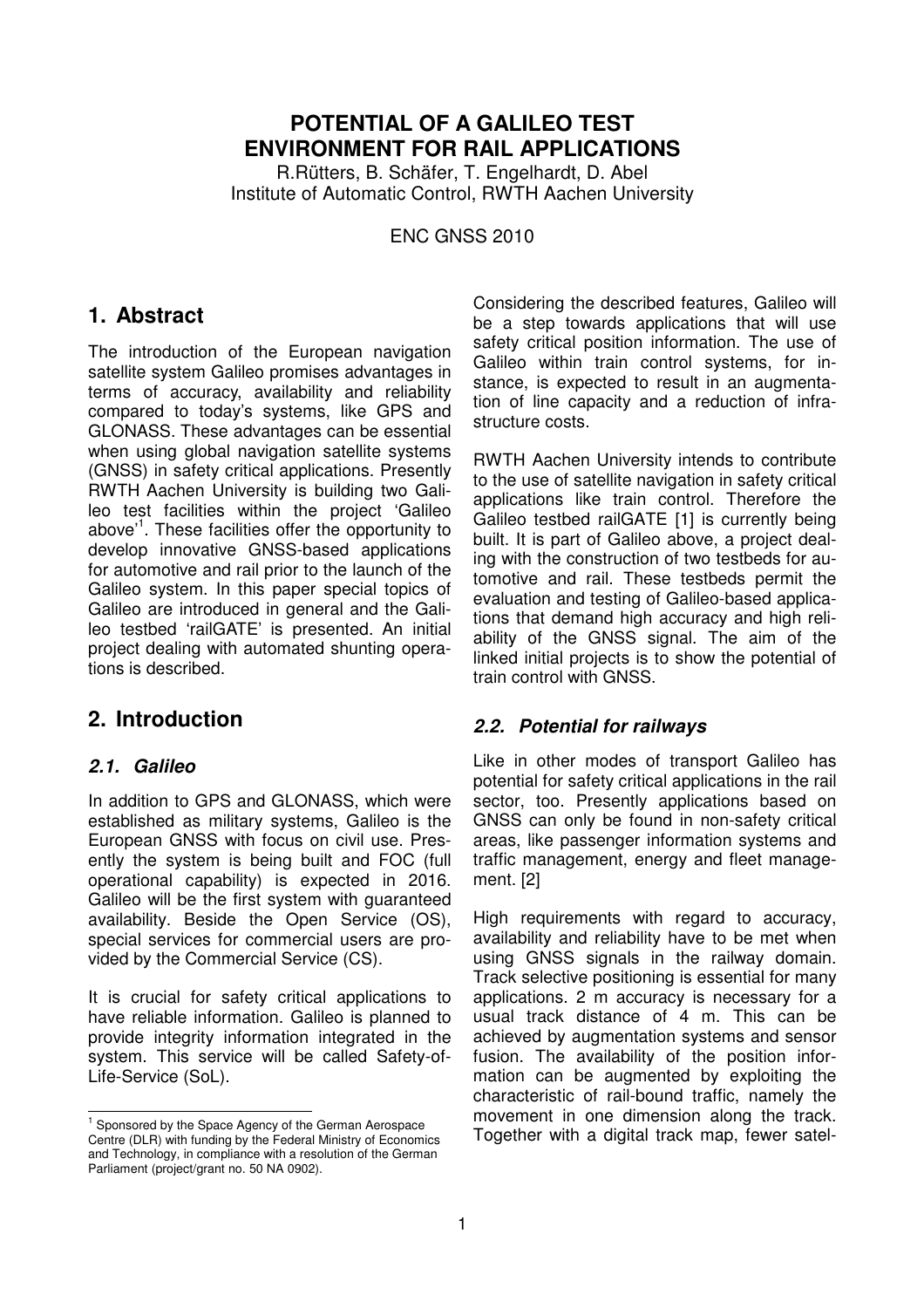lites are needed to calculate the position solution.

A safety critical application for Galileo in the rail sector is train control. In higher levels of the European Train Control System (ETCS) a train needs to determine its position autonomously. The combination of Galileo with an odometry platform is a reasonable alternative for existing systems, especially on regional lines [3]. Between 2005 and 2008 the GRAIL consortium developed a strategy for the introduction of GNSS in the rail sector particularly for ETCS, funded by the Galileo Supervisory Authority (GSA) [4]. The consortium revealed potentials concerning the enhancement of the odometry platform accuracy, as well as train integrity check.

Another use case for GNSS in the railway domain is being developed by the German Aerospace Centre (DLR), especially for regional lines. The Railway Collision Avoidance System (RCAS) was presented in May 2010.

The feasibility of an automated shunting system based on GNSS will be demonstrated at RWTH Aachen University. The first steps are described in section 5.

# **3. Galileo Testbeds**

To establish the use of GNSS sensors in safety critical applications, still a large research effort has to be made. To contribute to this work, Galileo test environments are built. The Space Agency of the German Aerospace Centre (DLR) funds the installation of Galileo Test Environments (GATEs). There will be five GATEs in Germany. Each has a different focus. The GATE in Berchtesgaden [5] is the first GATE in Germany and is operational since 2008. The focus is mainly the development of receivers and applications in general. Users have the chance to test their equipment with regard to Galileo specification. In the sea port of Rostock maritime Galileo applications can be tested with the Sea Gate. Within the project a Galileobased docking assistant was developed for the "Mecklenburg-Vorpommern" ferry as a reference application. The application is based on the Sea Gate's accuracy of 0.5 m. In the research airport of Braunschweig the aviation-

GATE is being installed and will be in regular service at the end of 2010. The focus of aviationGATE is the use of Galileo pseudolite systems for the start and landing phase of planes.

# **4. The railGATE**

For the project railGATE RWTH Aachen University is building a so-called pseudolite system. This system allows positioning with a specified accuracy of 0.8 m (1σ, carrier phase solution); the update rate will be 20 Hz. Complex scenarios can be demonstrated in the test environment because of the system's ability to serve multiple users. The pseudolite transmitters will be placed on poles that already exist or have to be erected. The new poles will have a height up to 60 m in order to guarantee an optimal coverage of the test area. Applications can be tested in the test environment before the start of Galileo. After FOC, the system can also be used as an addition to Galileo. Applications can be tested in arbitrary and reproducible scenarios.

The railGATE will be installed in the Siemens Test- and Validationcenter Wegberg-Wildenrath (PCW, [6]). PCW is used by many European manufacturers for testing not only vehicles but also infrastructure elements. On its 28 km of railway tracks the PCW allows tests of nearly any kind of vehicle, from trams to high speed trains, under realistic conditions and independent of constraints encountered on regular tracks. Therefore PCW offers ideal conditions for research activities.



**Figure 1: Siemens Test- and Validationcenter Wegberg-Wildenrath, © Siemens AG** 

Figure 2 shows the track system of PCW as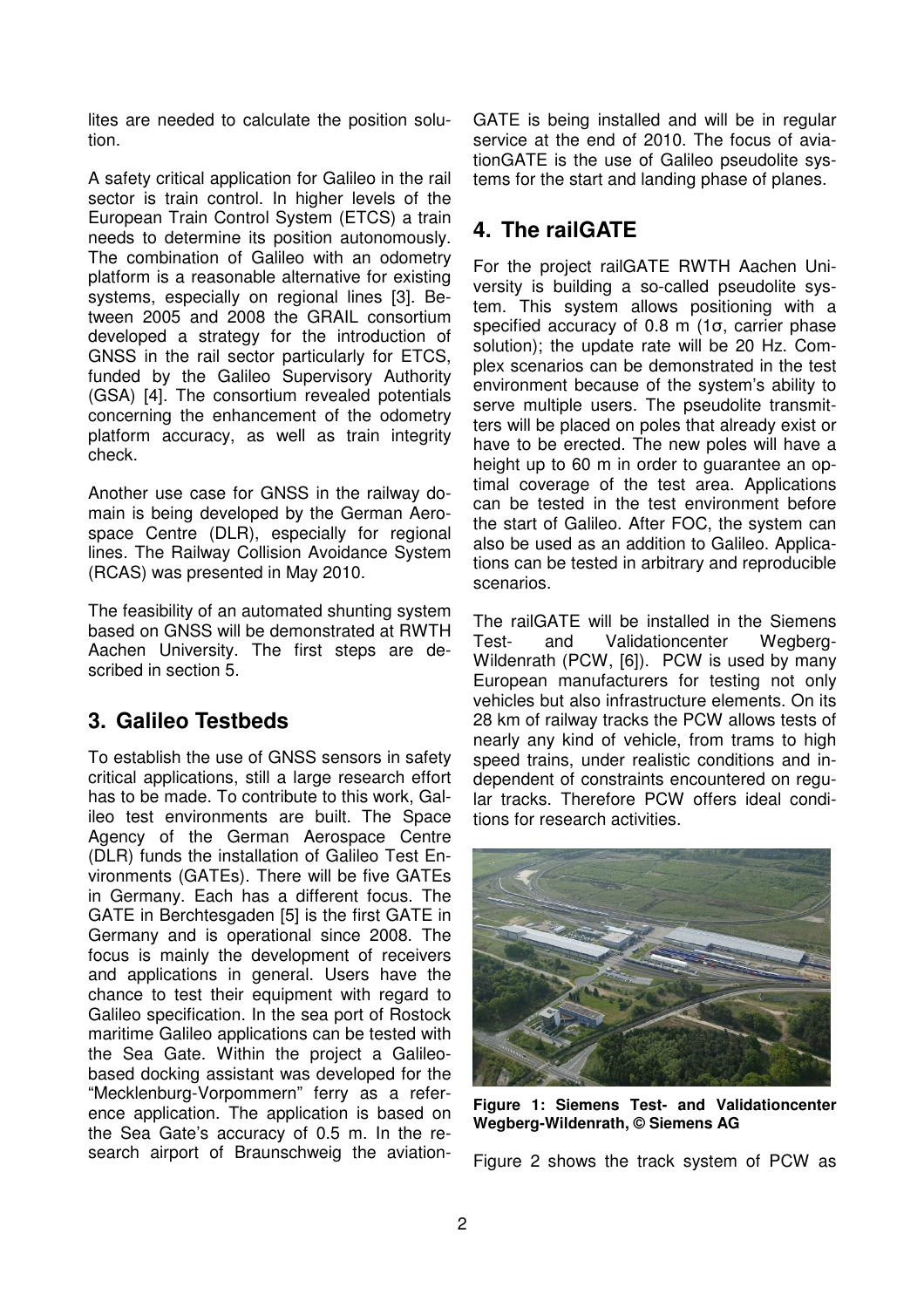well as the position of the eight pseudolite poles. A special challenge is the partly dense vegetation of the area. For railGATE six of eight poles have to be newly erected. First system tests are planned for springtime 2011. railGATE is expected to be fully operational in autumn 2011.

## **4.1. Technical Properties**

Like regular navigation satellite systems railGATE is divided into three segments:

- transmitting segment / space segment
- user segment
- monitor and control segment

A wireless network will be installed for communication purposes. All components send their data to a central server that records all data for replay and evaluation of tests.

### A. Transmitting segment / space segment

RailGATE consists of eight pseudolites, which cover the area with signals similar to the Galileo SIS ICD. The message broadcast by the pseudolites is freely scalable and thus can be adapted to specific application purposes. A pseudolite consists of the components:

- Galileo signal generator
- Timing unit for synchronizing individual pseudolites among each other
- Communication component for communication between the pseudolites and the control station

### B. User segment

In the user segment standard Galileo receivers are used, that are capable of receiving the pseudolite signals. The raw data is processed by a computer-based evaluation unit that calculates the user position. Presently no navigation message is defined for local elements in the SIS ICD. Therefore the user segment needs the information of the pseudolites' position to be able to calculate a user position from the pseudorange measurements. This is done by the evaluation unit. The data is then provided to a user in the standard NMEA format. The user segment calculates actual data on time, position, speed and direction of the user's motion. The user segment has to work in a rough environment, therefore it will be a compact and ro-

bust mobile box, that can be installed on any kind of ground-based vehicle. Additionally the user segment can use multiple data sources. It can combine pseudolite and GNSS satellite data. For example, these modes of operation include information from GPS satellites and EGNOS in any reasonable combination.



**Figure 2: Illustration of the railGATEs pseudolites, © RWTH/IRT** 

## C. Monitor and control segment (MCS)

The MCS consists of a reference receiver within the testbed and a central server that records and analyses data. It monitors and controls the pseudolites in terms of timing, e.g. It can also provide information for a differential working mode of the system. The MCS can influence and degrade the system purposefully, if a special GNSS scenario is needed. The incoming data is visualized. For example it will be possible to monitor the position of each receiver in the testbed. Relevant system data, like accuracy are also shown to the operator.

# **5. Initial project**

The initial project rail has two focuses. First it has to proof the proper function of railGATE; secondly it is a first step towards the use of Galileo pseudolites in a rail application. The project goal is an accurate satellite-based stopping at a defined point. This is a basic function of the automated shunting system described in [7]. To make the transport of cargo on rails